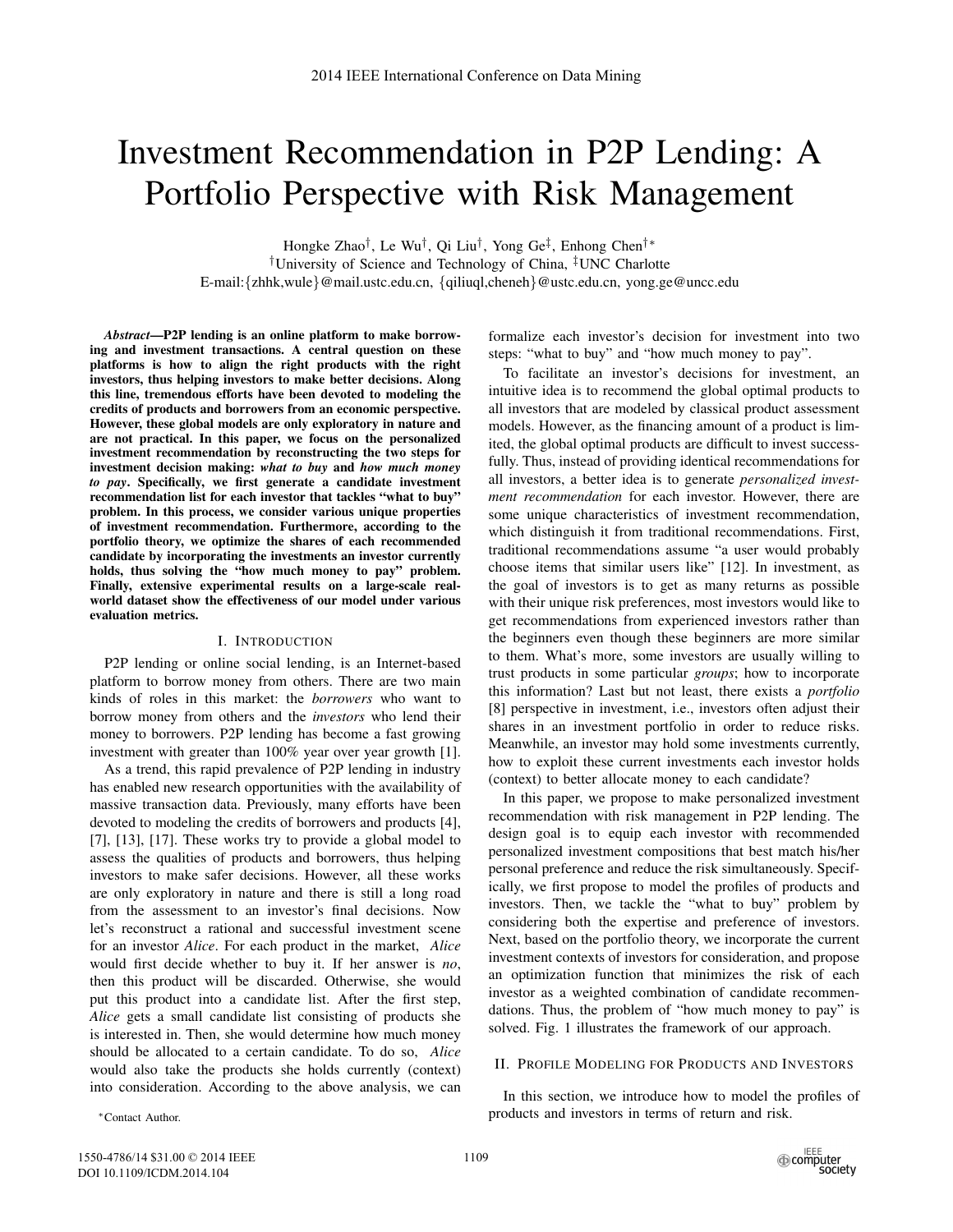



In P2P lending, if a borrower wants to borrow money, a loan is created by him/her to solicit bids from investors by describing himself and the reason why he borrows money (e.g., for wedding). When an investor wishes to invest a loan, a bid is created by him describing how much money he/she wants to invest (e.g., \$50). In the soliciting period, if a loan has received enough investment money it will not receive investments any more. After the soliciting period, the loan begins its repayment period. However, if the loan can't receive enough money in time, it would be expired and the previous bids would also fail. For simplicity and consistence, we call these loans that can receive enough investments as products in this paper. At a time point, the products  $V$  can be grouped into two categories  $V = V^f \cup V^n$ , where  $V^f = \{v_1^f, v_2^f, ..., v_{|V^f|}^f\}$  represents the completed products that have already finished the repayment periods and other processes.  $V^n = \{v_1^n, v_2^n, ..., v_{|V^n|}^n\}$  are products that are still on sales or in their soliciting periods.

#### *A. Bipartite Investment Network*

An investor can diversify his/her investment to many products and a product would receive money from many investors. Bipartite graph is very suitable for modeling this many-tomany relationship of investment [7].

Specifically, an investment bipartite  $G = (U, V^f, E)$  models the relationship between investors  $U$  and investment products  $V<sup>f</sup>$ , associated with edges  $E$  connecting investors and their invested products in the past. If  $u_i$  has invested  $v_j^f$ , then  $e_{ij} \in E$ represents the specific money he/she has invested in product  $v_j^f$ . For investor  $u_i$ , the weight to product  $v_j$ , denoted as  $\alpha_{ij}$  is the proportion of money he/she invested in  $v_i^f$  ( $e_{ij}$ ) divided by the total money he/she has already invested:  $\alpha_{ij} = e_{ij}/\sum_j e_{ij}$ . Fig.2 shows an example of a bipartite investment profile. For instance,  $a_{12} = 42.86\%$  indicates  $u_1$  has invested 42.86% of his/her money to  $v_2^f$  in the past.



Fig. 2. An example of the bipartite investment network.

# *B. Product Profile*

For a given product, *return* and *risk* are the two most important components for measuring its quality [7], [13]. In

the soliciting period of a product, the borrower would put the lend rate which can be equaled to the expected return (denoted as  $P_i^v$ ) of that product. However, the product's risk is hard to be profiled directly. Thus, we propose a prediction model for product risk estimation based on features of product.

To this end, we summarize two kinds of features: the product features (*Amount, LendRate, Term*) and the borrower features (*Credit, DebtToIncome*). With some historical training data, we can estimate the risks of products in  $V^n$  based on these features. Here, we adopt the logistic regression model due to its simplicity and relative high performance [4]. Specifically, for any  $v_j \in V$ , we denote the features of it as  $v_j = (1, v_{j,1}; v_{j,2}; ...; v_{j,d})$ . Then the risk of  $v_j$ , denoted as  $R_i^v$  can be modeled as:

$$
R_j^v = p(v_j) = \frac{\exp\left(\boldsymbol{\beta}^T \cdot \boldsymbol{v}_j\right)}{1 + \exp\left(\boldsymbol{\beta}^T \cdot \boldsymbol{v}_j\right)},\tag{1}
$$

where  $\beta = (\beta_0, \beta_1, \beta_2, ..., \beta_d)$  are the coefficients. We use the completed products  $V^f$  to learn  $\beta$ .  $\forall v_i^f \in V^f$ , if it is paid by the borrower as announced in the soliciting period, it has no risk and the associated risk value  $y_j^f = 0$ . Else  $y_j^f = 1$ denoting it is not paid in time. Given all these training data of products  $V<sup>f</sup>$ , the logistic regression model learns the weight of *β* by maximum likelihood estimation [4].

Thus, product  $v_j$ 's profile can be represented as a twoelement vector  $\overline{P_j^b} = [P_j^v, R_j^v]$  where the first term is the expected return and the second term is the estimated risk.

# *C. Investor Profile*

Similar to the product profile, we also build an investor profile from two aspects:  $\overline{P_i^u} = [P_i^u, R_i^u]$ , where the first term characterizes the return expectation of this investor and the second is the risk preference. Generally, these investor profile terms of  $P_i^u$  can be defined as the weighted average of the corresponding profile terms of the products he/she has invested:  $P_i^u = \sum_{j=1}^{|S_i^v|} \alpha_{ij} P_j^v$ ,  $R_i^u = \sum_{j=1}^{|S_i^v|} \alpha_{ij} R_j^v$ , where  $\alpha_{ij}$  is the ratio of  $u_i$ 's investment in  $v_j$ .  $S_i^v \in V^f$  is the set of products that  $u_i$  has invested in the past.

Besides these two aspects, an investor's expertise is also valuable to judge his/her investment performance. A natural idea is that an investor's expertise is proportional to the money he/she has earned. We define the real return of an investor as:  $E_i^u = \sum_{j=1}^{|S_i^v|} \alpha_{ij} R_j$ , where  $R_j$  is the real return of  $v_j$ , and the specific form of investor's expertise will be defined as a function of  $E_i^u$  in the next section.

# III. PERSONALIZED CANDIDATE INVESTMENT RECOMMENDATION GENERATION

In this section, we solve the "what to buy" problem by generating a personalized candidate investment recommendation list for each investor.

## *A. Candidate Recommendation by Experienced Neighbors*

User-based collaborative filtering (UCF) [11], [15] is widely used for personalized recommendation due to its simplicity and relative high performance. Generally, for a product  $v_i^n$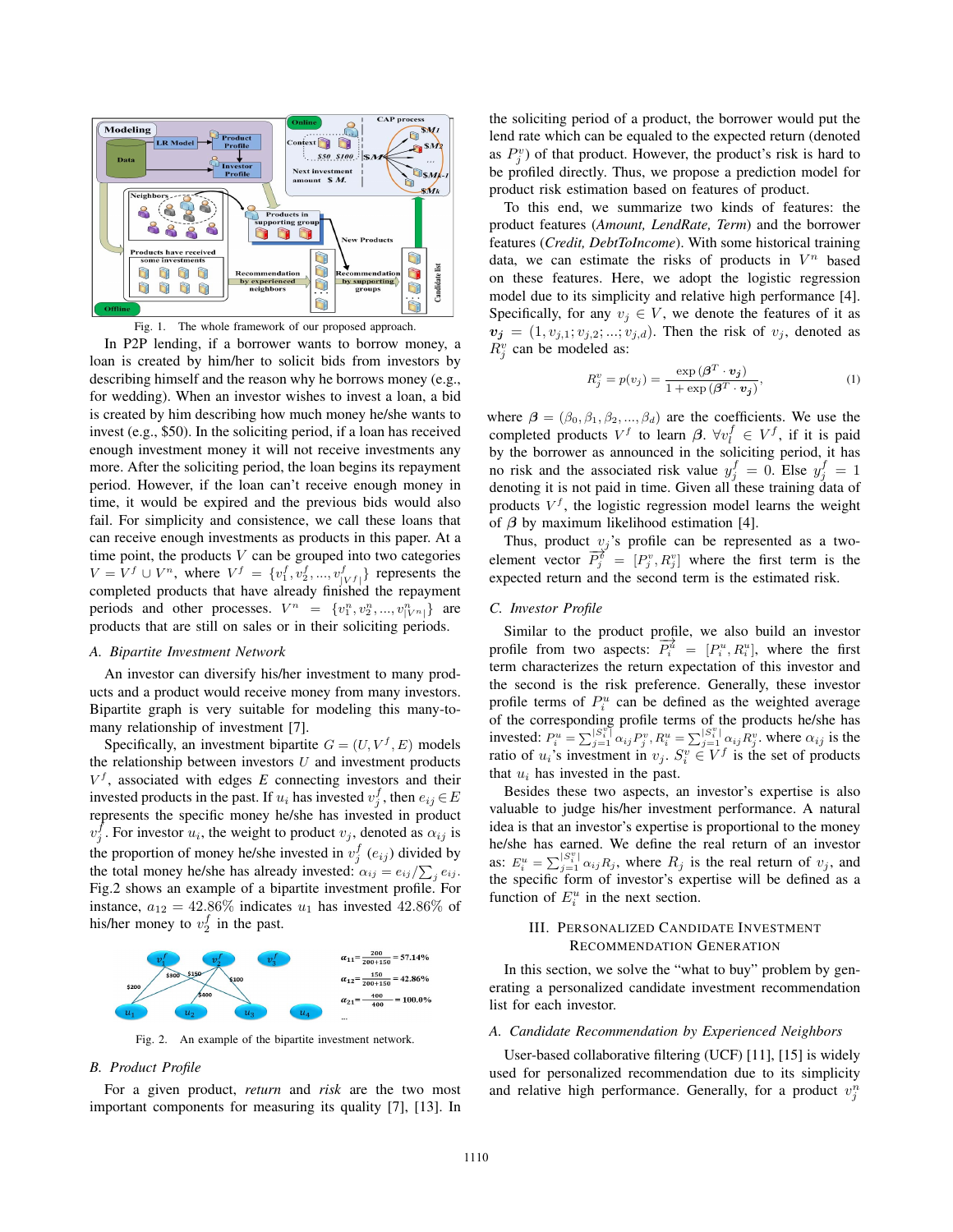which has been invested by a set of investors  $S_i^u$ , UCF evaluates its ranking value for investor  $u_i$  as shown in Equation (2),

$$
r(u_i, v_j) = \frac{\sum_{u_k \in S_j^u} s(u_i, u_k)}{|S_j^u|},
$$
\n(2)

where  $s(u_i, u_k)$  is the similarity between investor  $u_i$  and investor  $u_k$ . The larger the predicted ranking value, the more likely an investor would prefer this product. In Equation (2), we need to calculate investors' similarities. Usually, it can be computed by the Jaccard similarity [20] of the investors' historical investment behaviors, as shown in Equation (3).

$$
s(u_i, u_k) = \frac{|S_i^v \cap S_k^v|}{|S_i^v \cup S_k^v|},
$$
\n(3)

where  $S_i^v \cap S_k^v$  are products invested by  $u_i$  and  $u_k$  in common.

Different from traditional UCF, in P2P lending, as investors would like to get recommendations from experienced investors, experienced neighbors should play a higher weight for an investor's decision. To summarize, we have two factors that may determine an investor's final decision: similarity and expertise. Thus we propose the following predicted ranking score that considers both two aspects:

$$
r(u_i, v_j^n) = \frac{\sum_{u_k \in S_j^u} s(u_i, u_k) F(u_k)}{|S_j^u|},
$$
\n(4)

where  $F(u_k)$  is the expertise value of investor  $u_k$ . Intuitively, a investor  $u_k$ 's expertise is a monotone increasing function with regard to his/her real return  $E_k^u$  in the past. Without loss of generality, we simply set the  $F(u_k)$  as a sigmoid function:

$$
F(u_k) = \frac{1}{1 + e^{-E_k^u/\gamma}}.
$$
\n(5)

The expertise value ranges in (0,1). If  $E_i^u > E_j^u$ , then  $F(u_i) > F(u_j)$ . When  $\gamma$  is smaller, the curve is steeper and the experienced investors' effects will increase. Thus  $\gamma$  can be seen as a parameter that tunes the weight of similarity and the expertise of neighbors for predicted ranking values.

# *B. New Product Recommendation by the Supporting Groups*

As shown in Equation (4), if a product  $v_i^n$  has been invested by only a few investors, i.e., the value of  $|S_i^{\prime u}|$  is small and then the recommendation will not work well. This phenomenon is termed as the cold-start problem [15], [6], and it is also very common in P2P lending market. For a new product, it is more difficult to solicit bids from investors because investors prefer to invest products that other investors have invested [3]. Luckily, there is a group effect in P2P lending [5]. Group is a set of borrowers that join together. Specifically, the *supporting groups* are the given groups that an investor pays special attention to, which means this investor believes these groups and is more likely to lend to these borrowers in his/her supporting groups. This group effect of the supporting groups can be used to alleviate the cold-start problem to some extent.

Specifically, for a new product  $v_l^n$  in investor  $u_i$ 's one supporting group, we add it into a suitable position in his/her candidate list got by the previous recommendation. The position is determined by computing its similarities with the products in the candidate list. The similarity is computed by Equation (6), and thus we could put the new product before the product in candidate list that is most similar with it.

$$
s(v_j^n, v_l^n) = Cos(\overrightarrow{P_j^b}, \overrightarrow{P_j^b}) = \frac{\overrightarrow{P_j^b} \cdot \overrightarrow{P_l^b}}{|\overrightarrow{P_j^b}| \cdot |\overrightarrow{P_l^b}|}
$$
(6)

In summary, we generate a rough recommendation list for each investor, and then add some new products based on the *recommendation by supporting groups* into the list.

## IV. RECOMMENDATION OPTIMIZATION VIA PORTFOLIO

In this section, we provide a *c*ontext-*a*ware *p*ortfolio optimization model (CAP) that assigns the right amount of money to each candidate, thus solving the "how much money to pay" problem. According to the portfolio theory [8], an investor would always adjust their shares in an investment portfolio in order to have lower risks. This classical theory instructs investors to diversify their investments on multiple products to provide the maximum future returns within their risk tolerances. Also, in P2P lending, an investor's risk preference is for an investment portfolio rather than for a single product. E.g., when an investor has invested several products of low risk values then he/she is likely to invest products of high returns. That is a simple illustration about the portfolio effect for an investor's further investments by considering the investments he/she currently holds.

#### *A. Context Representation*

In the real world, an investor will invest more than one product over a period of time. What's more, an investor's further investments will be influenced by his/her previous investments. As the current status of investments an investor holds is important for his/her further decision, we call it as the *context* of this investor. Specifically, the context of investor  $u_i$ (denoted as  $C_i$ ) is the investment product(s) hold currently by him/her:  $C_i = \{v_1 : M_1; v_2 : M_2; ...; v_{|C_i|} : M_{|C_i|}\}$ , where  $M_j$  is the investment amount on product  $v_i$ , e.g., \$50.

## *B. CAP Process : Context-aware Portfolio Optimization*

For a given total investment amount *M*, a portfolio  $\Upsilon$  can be represented by a collection of products with a corresponding investment amount  $M_j$  assigned to each product  $v_j$ , i.e.,

$$
\Upsilon = \{(v_j, M_j)\}, \quad s.t. \sum_{j=1}^{|{\Upsilon}|} M_j = M. \tag{7}
$$

Here we first define the return of portfolio as  $E[\Upsilon]$ , which can be compute by

$$
E[\Upsilon] = \sum_{j=1}^{|\Upsilon|} \frac{M_j}{M} \cdot P_j^v. \tag{8}
$$

Also, we could define the risk of portfolio as  $R[\Upsilon]$ , which can be computed by the following function [8], [19],

$$
R[\Upsilon] = \sum_{j=1}^{|\Upsilon|} \left( \frac{M_j}{M} \right)^2 (R_j^v)^2 + 2 \sum_{k=j+1}^{|\Upsilon|} \rho_{jk} \frac{M_j \cdot M_k}{M^2} \cdot R_j^v \cdot R_k^v, \tag{9}
$$

where  $\rho_{jk}$  is the correlation coefficient between  $v_j^n$  and  $v_k^n$ . In fact, since the products in P2P lending are one-time and the correlation between different products is small, it's reasonable to approximately consider the correlation coefficient  $\rho$  among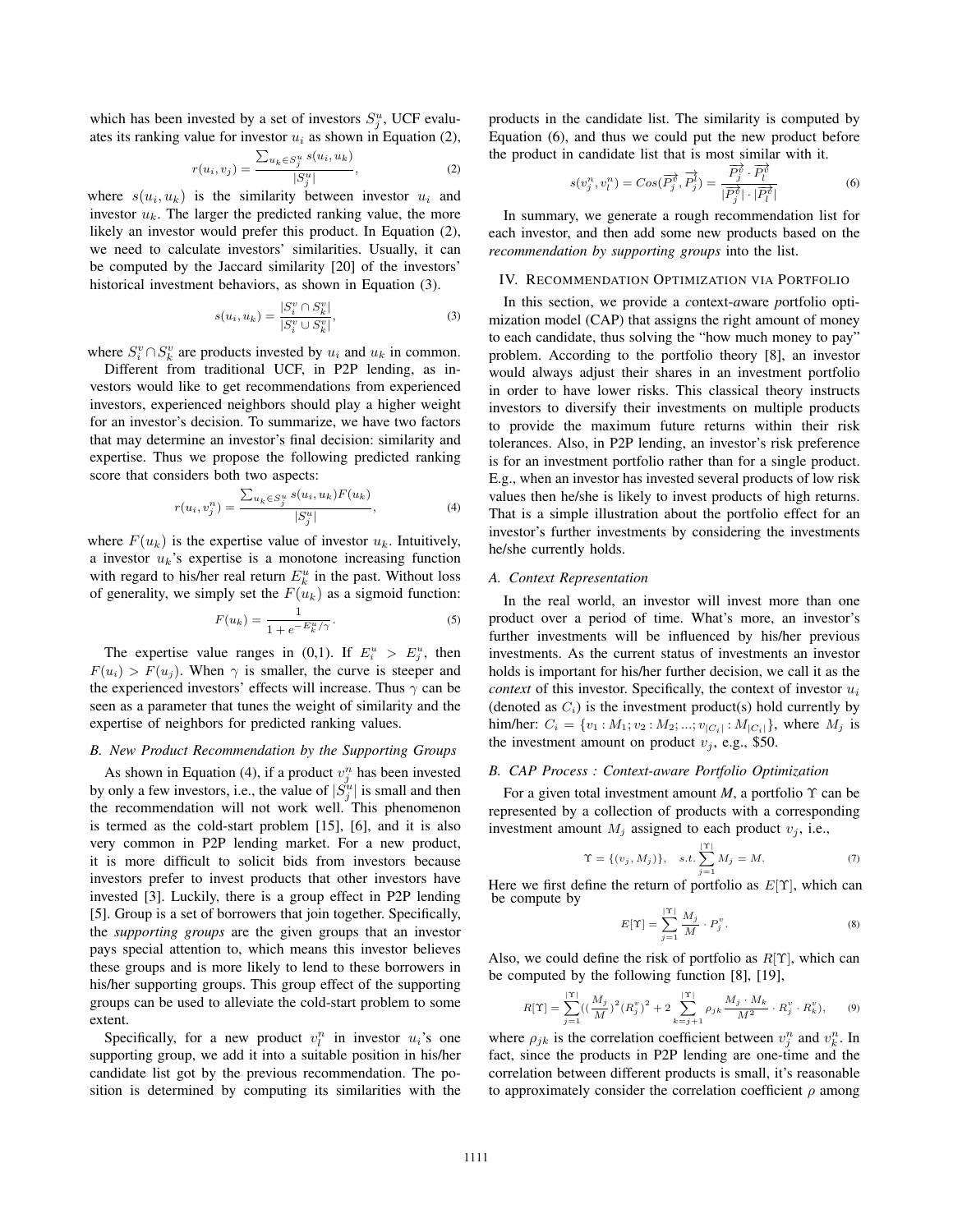different products as 0, and meanwhile, it makes the portfolio optimization easier. Thus,  $R[\Upsilon]$  can be simplified as:

$$
R[\Upsilon] = \sum_{j}^{\lvert \Upsilon \rvert} \left(\frac{M_j}{M}\right)^2 (R_j^v)^2.
$$
 (10)

For a given total investment amount  $M$  that an investor wants to invest and his/her investment context  $C_i = \{v_1 :$  $M_1, v_2: M_2, ..., v_{j'}: M_{j'}, ..., v_{|C_i|}: M_{|C_i|} \}$ ,  $\sum_{j'=1}^{|C_i|} M_{j'} = M'$ , the goal of CAP is to recommend a portfolio with products and the optimal investment amount distribution for each product, which can be formalized as the following constraint optimization problem:

$$
\arg\min_{M} : R[\Upsilon] = \sum_{j}^{|\Upsilon|} \left(\frac{M_{j}}{M + M'}\right)^{2} (R_{j}^{v})^{2}
$$
  

$$
S.t. : P_{i}^{u} = E[\Upsilon + C_{i}] = \sum_{j=1}^{|\Upsilon|} \frac{M_{j}}{M + M'} \cdot P_{j}^{v} + \sum_{j'=1}^{|C_{i}|} \frac{M_{j'}}{M + M'} \cdot P_{j'}^{v}
$$
  

$$
\sum_{j=1}^{|\Upsilon|} M_{j} = M, \quad M_{j} > 0,
$$
\n(11)

where  $\Upsilon$  is the recommendation portfolio,  $M =$  $\{M_1, M_2, ..., M_j, ..., M_{|\Upsilon|}\}\$ is the amount vector for products. The optimal solution of this constrained optimization problem can be easily obtained by traditional gradient method or the method proposed in [19]. *CAP* takes the context effect into consideration by optimizing the context of an investor and the recommendation candidate list simultaneously. When there are no products currently hold by an investor, the *CAP* directly optimizes the recommendation candidate list.

The utilities of *CAP* are mainly reflected in two aspects. First, *CAP* could **rerank** the products in the candidate list by taking an investor's context into consideration, and the final ranking of a product is based on its allocation amount [19]. Second, *CAP* suggests detailed allocation of money to each product, and help to reduce risk by diversified investment.

#### V. EXPERIMENTS

In this experimental section, we will demonstrate: 1) the findings from profile modeling; 2) the performance of our model and other baselines.

## *A. Dataset Overview*

The experimental dataset is download from Prosper.com<sup>1</sup>. We mainly use four tables of this dataset. The *Listing table* contains the product status and some basic credit features. The *Bid table* contains the specific time and the amount of money investors have paid for each product. These investment records are the basis to build investor profiles, product profiles and the investment bipartite network. The *Loan table* is used to evaluate the performance of a product. Finally, the *Member table* contains the information of the groups an investor supports. This dataset contains all the records in this platform from November, 2005 to the end of May, 2011. We only extract the investors that have at least two investment records. We use the products that have completed before May, 2008 and their associated bidding records as the training records (TrR),

and the remaining records are used for test (TeR). Table I shows the basic statistics of the experimental dataset.

| TABLE I<br><b>DATA STATISTICS</b> |            |           |         |           |         |  |  |  |
|-----------------------------------|------------|-----------|---------|-----------|---------|--|--|--|
| #products                         | #investors | #records  | #groups | #TrR      | #TeR    |  |  |  |
| 19.077                            | 34.210     | 2.616.877 | 4.025   | 2.099.482 | 517.395 |  |  |  |

# *B. Results of Profile Modeling*

Fig. 3(a) shows the scatter plot of randomly sampled products with regard to their returns and risks (estimated by the model in Section II-B). We can see that the larger the predicted return, the larger the risk. The Pearson correlation coefficient between the risk and return of products is 0.909, indicating a highly positive correlation between each product's estimated return and risk. This is consistent with the basic investment theory in finance [2].

Since we can calculate the real return value  $E_i^u$  for each investor  $u_i$ . Thus, instead of plotting an investor's estimated return and estimated risk, we turn to plot each investor's real return v.s. his/her estimated risk, which is shown in Fig.3(b). We can see that some investors earned a lot while quite a range of investors even incurred financial loss. Also, Some investors are rather conservative while some others are willing to try high-risk products. The result of the Pearson correlation coefficient between investors' real return and the estimated risk is -0.305, indicating an investor's return is even negatively correlated with his/her risk preference. One possible reason is that, for some inexperienced investors, though they select relative low return product, they may also take high risk if the product is not of high quality. To further validate this hypothesis, we only keep the experienced investors  $(E_i^u > 0)$ . The plots of these experienced investors are above the read line in Fig.3(b) and the correlation coefficient for these investors is 0.379. That is, for experienced investors, the estimated risk is proportional to the return, i.e., if they want to earn more, they could try higher risk products.



Fig. 3. Scatter Plot of Profiles. Randomly sampled 500 products/investors.

#### *C. Benchmark Methods*

We call the whole recommendation framework proposed as the *REC*<sub>6</sub>*P*. We also consider several variants of the REC\_G\_P: the *REC* model that provides investment recommendations by Equation (4); the *REC*<sub>*G*</sub> model that further considers the new product recommendation by supporting groups compared to REC. Furthermore, we implement *REC G E* model. This model first gets the candidate list through REC G and then calculates the weight of each recommended product that is proportional to the expected rate of return values  $E_i^v$ , where  $E_i^v = P_i^v \cdot (1 - R_i^v)$ .

<sup>1</sup>http://www.prosper.com/tools/DataExport.aspx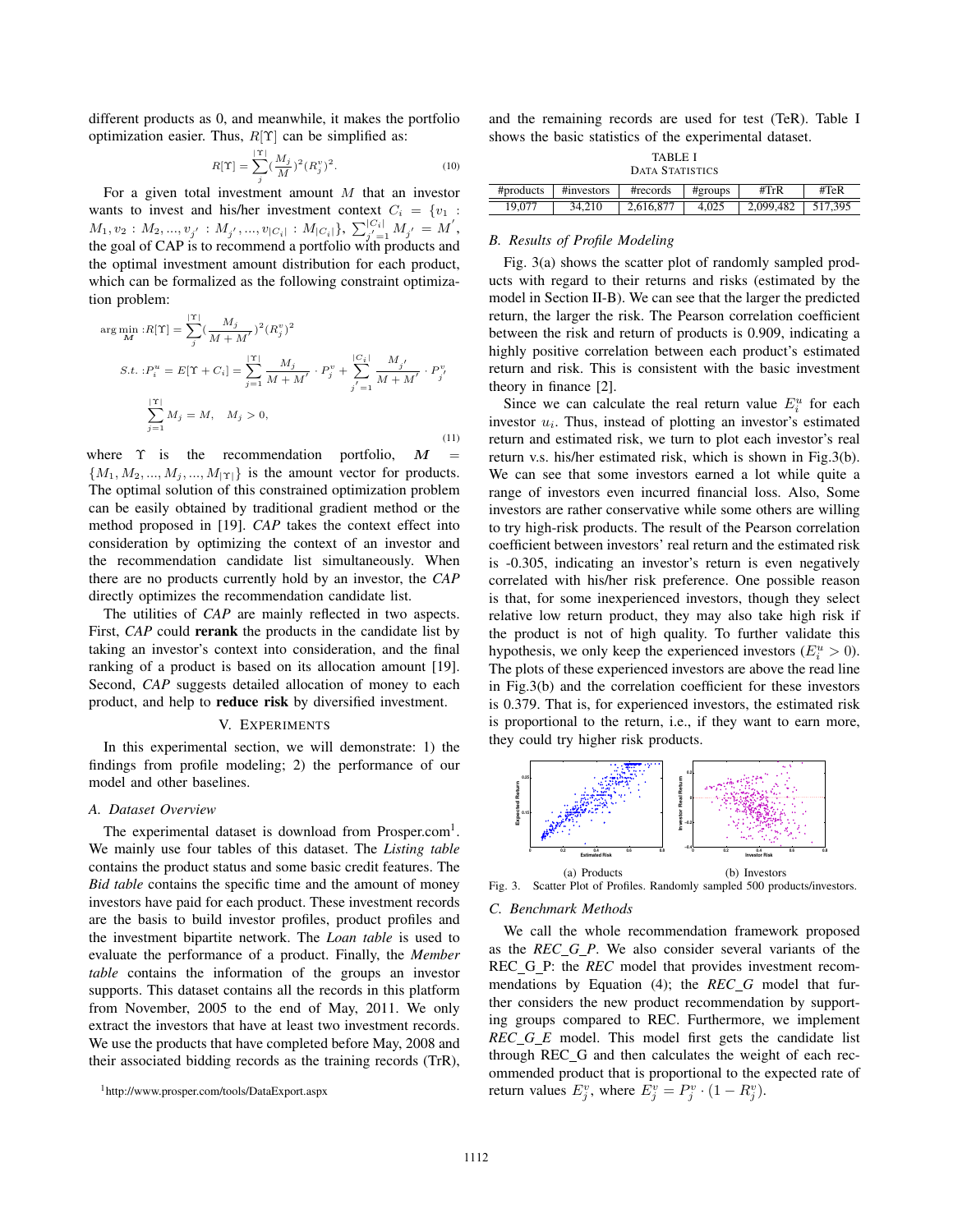Traditional Recommendation Methods. We implement userbased CF (UCF) [11] and item-based CF (ICF) [14] for investment recommendation. Besides, we calculate the similarity between the profiles of an investor and the products, and then recommend the most similar products to the investor. We call this model as *C*ontent-*B*ased (CB) model.

Non-personalized or Global Assessment Methods. For the popular global assessment models, we implement the wildly used logistic regression (LR) [4].

For fair comparison, in some baseline models, e.g., UCF, ICF, the weight of the money paid to each recommendation is proportional to the predicted likeness. The maximum value of candidate list size  $k$  is empirically set to be 50 as recommending a larger set of items to investors is useless. We set parameter  $\gamma = 0.05$  (in Equation (5))<sup>2</sup>.

## *D. Evaluation Metrics*

We borrow the metrics from both recommendation area and economy area, and in order to better measure the quality of our model, we propose two new appropriate metrics to evaluate the overall performance.

Recommendation Metrics. We first evaluate these methods on precision and recall. Their definitions are: *precision*(*i*) =  $\frac{L(k) \cap T(i)}{k}$ , *recall*(*i*) =  $\frac{L(k) \cap T(i)}{|T(i)|}$ , where *k* is the candidate list size,  $L(k)$  is the candidate list, and  $T(i)$  is the true investment products set of investor  $u_i$ . These two metrics measure how the recommendations match an investor's decisions.

Economic Metrics. In investment, the return is the most important measurement. Thus, we also use the real returns (RR) of the products as one metric. Besides, the *sharpe ratio* (SR) [16] is often used to evaluate the robustness of a portfolio. These two metrics are defined as  $RR(i) = \sum_{j=1}^{k} w_j \cdot R_j$ ,  $SR(i) =$  $RR(i)/\sqrt{\sum_{j=1}^{k} w_j \cdot (R_j - RR(i))^2}$ , where  $R_j$  is the real return of product  $v_j$ , and  $w_j$  is the investment weight of product  $v_j$ in the recommendation portfolio.

Overall Metrics. We propose two new metrics to evaluate both the "personalization" and recommendation "quality". These two metrics suggest that the recommendations for an investor are meaningful only if the average return of the recommended portfolio is higher than the investor's own real return  $E_i^u$ . The first measure is denoted as *PAQ* and is defined using precision and return as follows:

$$
PAQ(i) = \begin{cases} \frac{L(k) \cap T(i)}{k} \cdot (RR(i) - P_i^u) & if : RR(i) > E_i^u\\ 0 & else \end{cases}
$$
(12)

The other new metric is denoted as *RAQ*, which is defined using recall and return as follows:

$$
RAQ(i) = \begin{cases} \frac{L(k) \cap T(i)}{|T(i)|} \cdot (RR(i) - P_i^u) & if : RR(i) > E_i^u\\ 0 & else \end{cases}
$$
(13)

## *E. Experimental Results*

Recommendation Performance. Fig.4(a) and Fig.4(b) show the results on precision and recall. Since the LR model always recommends the same global top-k products with

the highest product qualities for every investor. Its results are nearly zero, so we do not report them. From these two figures, we can see that UCF and ICF show the similar performances, and REC's performance reduces a little since it weakens some inexperienced neighbor investors' influence. The REC<sub>C</sub>G approach gives improvements on both precision and recall compared with the REC. This is because REC G considers the supporting group effect and solves the coldstart problem to some extent. REC\_G\_P performs the best since it not only takes advantage of REC\_G, but also explores investors' contexts. The REC G E reranks the products only from the return perspective, so it reduces the recommendation performance compared to REC\_G. As REC\_G\_E processes on the candidate list get from REC G, it converges to REC G when k is the maximum size of candidate list. Among all the models, CB shows the worst performance.



Fig. 4. Recommendation Performance. Economic Performance. The economic results are shown

in Table II. LR always recommends the top-k products that have the highest predicted qualities to all investors only from the economic perspective. However, most invertors can not invest the same several target products successfully, so LR only provides a possible economic *upper bound*. In fact, REC\_G\_E can be treated as a local assessment model since the estimated return  $E_i^v$  of a product is obtained through LR directly. Thus, REC\_G\_E is more comparable. From Table II, we can see that UCF and ICF perform badly. CB even gives a result of negative returns. The returns of REC are more than 3.5%, and REC G obtains the similar results compared with REC. REC\_G\_E can improve the returns especially when the portfolio size is small. Although REC, REC\_G and REC\_G\_E can give better returns, their SR values decrease heavily when the portfolio size increases. That reflects they are not robust enough. From the perspectives of return and robustness, REC G P performs the best. Especially on returns, REC G P provides the returns of about 4.5%, which is better than REC G E.

Overall Performance. The results of *PAQ* and *RAQ* are shown in Fig.5(a) and Fig.5(b) respectively. The LR results are nearly zero since its performances on precision and recall are nearly zero. Our REC\_G\_P works the best, followed by the REC\_G and REC. REC\_G\_E doesn't have a good performance especially when the portfolio size is small. UCF and ICF perform similarly and worse than others except CB.

## VI. RELATED WORKS

P2P lending. Readers can refer to [2] for an overview of P2P lending. For P2P lending, many studies aimed at the product quality evaluation, such as [4], [17]. Besides, Luo et

<sup>&</sup>lt;sup>2</sup>We omit the parameter discussion due to the space limitation.